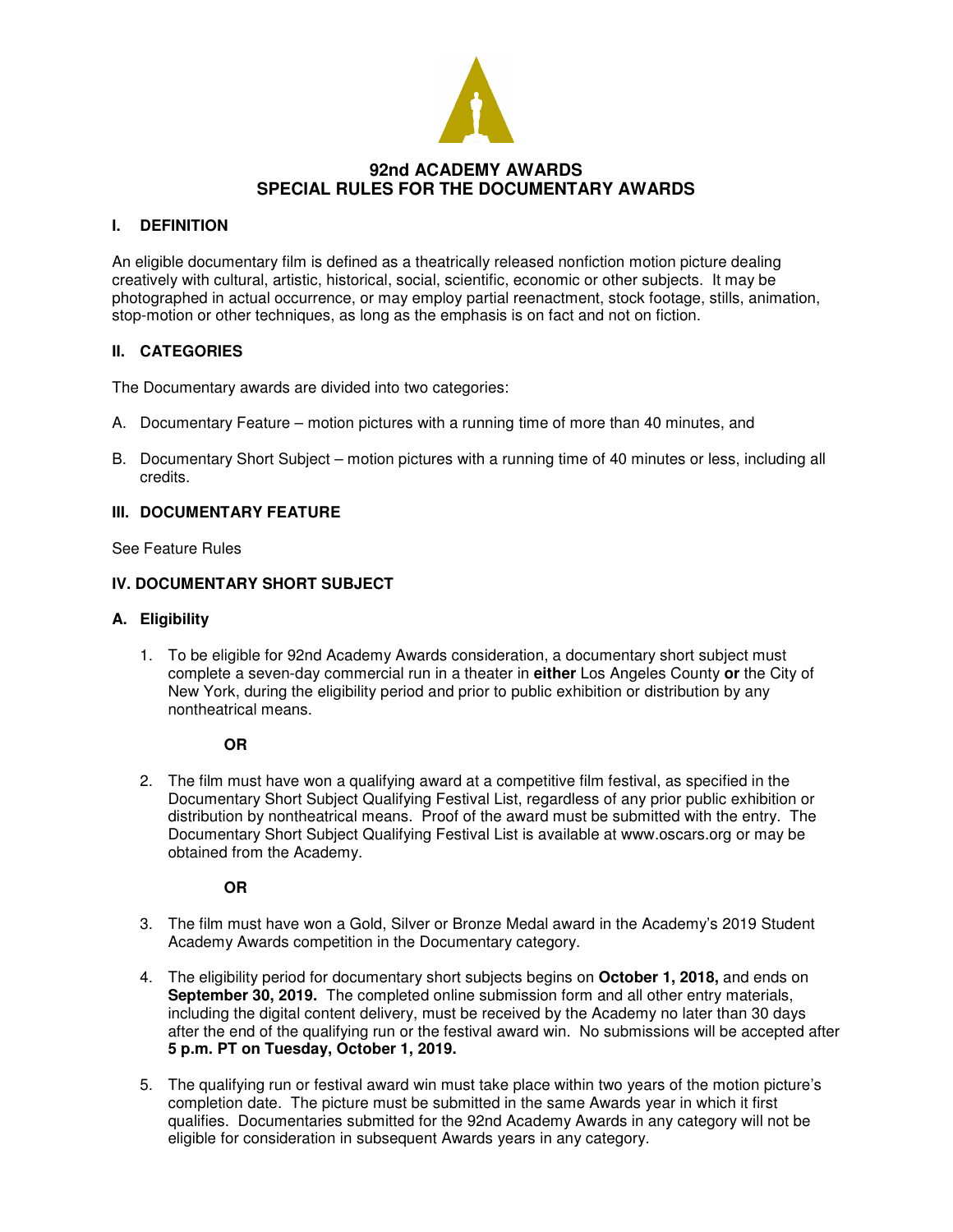6. The picture must be exhibited using 35mm or 70mm film, or in a 24- or 48-frame progressive scan Digital Cinema format with a minimum projector resolution of 2048 by 1080 pixels, source image format conforming to ST 428-1:2006 D-Cinema Distribution Master – Image Characteristics; image compression (if used) conforming to ISO/IEC 15444-1 (JPEG 2000); and image and sound files packaged as Digital Cinema Packages (DCPs) in either "Interop" or "SMPTE DCP" formats. SMPTE DCP refers to SMPTE ST429-2 and related specifications. (Bluray format does not meet Digital Cinema requirements.)

The audio in a Digital Cinema Package (DCP) is typically 5.1 or 7.1 channels of discrete audio. The minimum for a non-mono configuration of the audio shall be three channels as Left, Center, Right (a Left/Right configuration is not acceptable in a theatrical environment).

The audio data shall be formatted in conformance with ST 428-2:2006 D-Cinema Distribution Master – Audio Characteristics and ST 428-3:2006 D-Cinema Distribution Master – Audio Channel Mapping and Channel Labeling.

- 7. Screenings in the qualifying run must occur at least once daily and begin between noon and 10 p.m. The motion picture must be exhibited for paid admission, and must be advertised during its run in a manner normal and customary to theatrical feature distribution practices.
- 8. Works that are essentially promotional or instructional are not eligible, nor are works that are essentially unfiltered records of performances.
- 9. Only individual documentary works are eligible. This excludes from consideration such works as:
	- multi-part or limited series,
	- episodes extracted from a larger series,
	- segments taken from a single "composite" program,
	- alternate versions of ineligible works, and
	- documentary short subjects created from materials substantially taken from or cut down from completed, publicly exhibited feature-length documentaries.
- 10. The significant dialogue or narration must be in English, or the entry must have English-language subtitles.
- 11. **Films that, in any version, receive a nontheatrical public exhibition or distribution before their qualifying run as defined in Paragraph IV.A.1 above will not be eligible for Academy Awards consideration.** Nontheatrical public exhibition or distribution includes but is not limited to:
	- Broadcast and cable television
	- PPV/VOD
	- DVD distribution
	- Inflight airline distribution
	- Internet transmission

Up to ten percent of the running time of a film is allowed to be shown in a nontheatrical medium prior to the film's commercial qualifying run.

#### **Films qualifying under Paragraph IV.A.2 or IV.A.3 above are exempted from this rule.**

## **B. Submission**

1. Entrants (including non-U.S. entrants) must complete the online submission form located on the Academy's Awards Submissions site, submissions.oscars.org, and submit to the Academy the digital content delivery of the film, and all other required materials and required signatures by 5 p.m. PT on the dates listed in Paragraph IV.A.4 above.